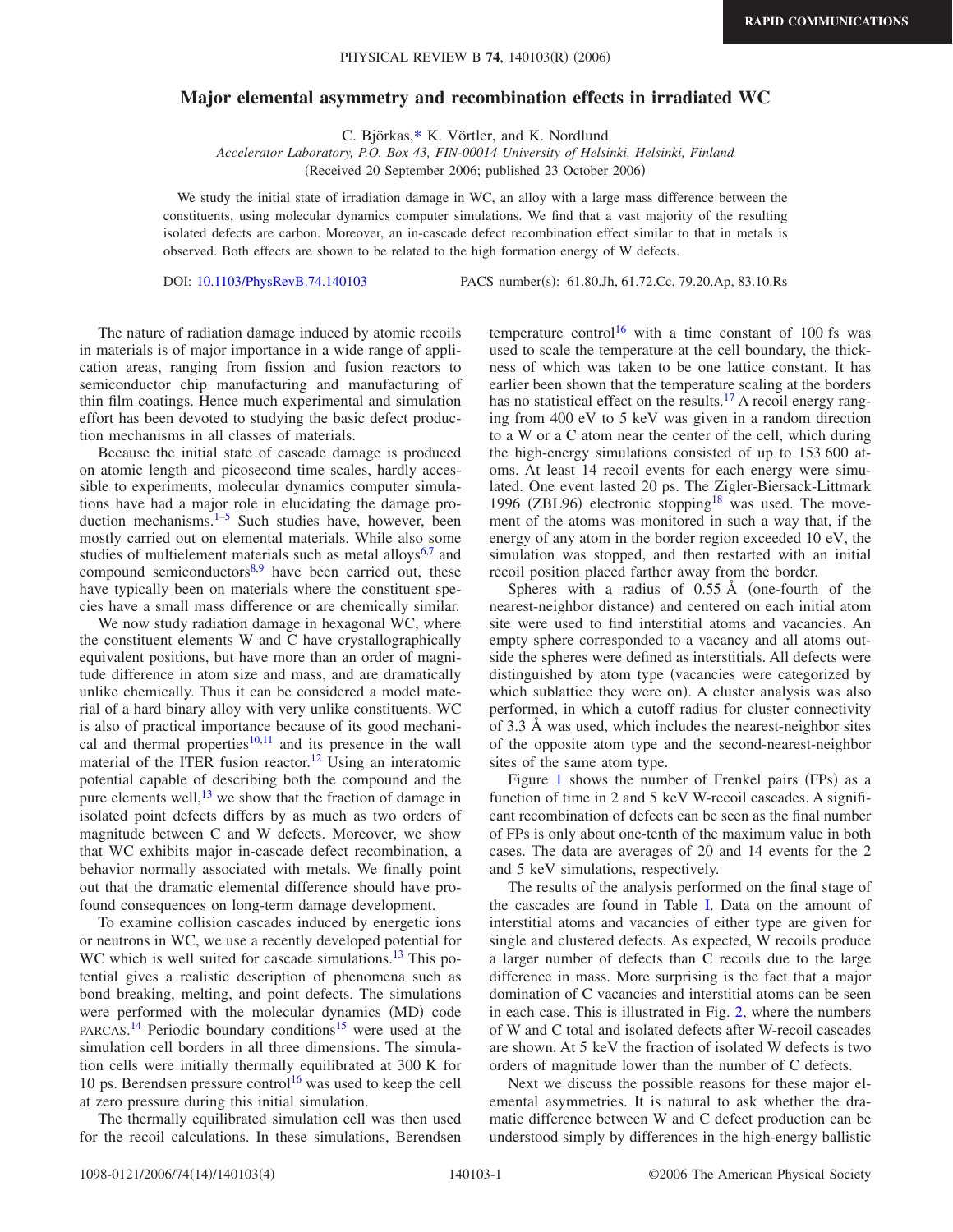## BJÖRKAS, VÖRTLER, AND NORDLUND

<span id="page-1-0"></span>

FIG. 1. Defect production in 2 and 5 keV W-recoil cascades in WC. The graph illustrates the number of Frenkel pairs as a function of time and the upper part of the figure shows snapshots, taken at 0.25 (left) and 20 (right), of a 5 keV cascade. The darker spheres represent carbon atoms.

collision behavior associated with the large mass and atom size difference. To determine this, we simulated 5 keV W cascades in WC using the binary collision approximation<sup>19</sup> code SRIM-[20](#page-3-6)03, $^{20}$  at the same density as that in the MD simulations. We obtained the vacancy coordinates from the simulation, and analyzed the vacancy types from 1000 runs in a similar manner as in the MD simulation cluster analysis. We found that while the SRIM code does predict that only about 10% of the vacancies are isolated, in rough agreement with the MD results, it predicts that about three times more W

<span id="page-1-2"></span>

FIG. 2. Total and isolated defects after W-recoil cascades.

than C isolated vacancies are produced, in sharp contrast with the opposite MD result of roughly  $10-100$  times more isolated C vacancies. Hence we conclude that most of the interesting effects observed in the MD simulations cannot be understood by differences in ballistic behavior only.

To understand whether the difference in defect production could be explained by low-energy ballistic effects, i.e., the threshold displacement energy (which has recently been shown<sup>21</sup> to be important in GaN), we calculated the average displacement energy  $E_{d,ave}^{av}$ .<sup>[22](#page-3-8)</sup> We used the *r*=0.55 Å sphere defect criterion to detect defects, and simulated W and C recoils separately. We obtained  $E_{d,ave}^{av}$ =24±3 eV for W and  $20±2$  eV for C recoils. Since these values are almost equal, the thresholds cannot explain the behavior.

Since these "traditional" effects associated with the ballistic phase of the cascade cannot explain the observed differences, we now consider the development after the ballistic phase is over, i.e., after about 0.25 ps when the massive recombination starts to occur (cf. Fig.  $1$ ). We compare the defect numbers at 0.25 and 20 ps for 2 keV W cascades in Table [I.](#page-1-1) The results show that, at an early stage of the cascades, the damage consists of an equal amount of both elements, while at 20 ps most damage has recombined. Such a

<span id="page-1-1"></span>TABLE I. The final stage damage distribution. Information on the amount and type of single as well as clustered interstitials (*I*) and vacancies (V) is given after W- and C-recoil cascades. Results of the analysis performed at 0.25 ps on 2 keV W cascades are also shown.

| $E$ (keV)                        | Recoil        | Isolated defects |                |                 |                | Defects in clusters |                |                 |                |
|----------------------------------|---------------|------------------|----------------|-----------------|----------------|---------------------|----------------|-----------------|----------------|
|                                  |               | $V_{\rm W}$      | $V_{\rm C}$    | $I_{\rm W}$     | $I_{\rm C}$    | $V_{\rm W}$         | $V_{\rm C}$    | $I_{\rm W}$     | $I_{\rm C}$    |
| 0.4                              | W             | $0.9 \pm 0.2$    | $2.0 \pm 1.0$  | $0.5 \pm 0.2$   | $2.5 \pm 0.2$  | $2.4 \pm 0.4$       | $6.5 \pm 0.6$  | $2.7 \pm 0.4$   | $6.0 \pm 0.6$  |
|                                  | $\mathsf{C}$  | $0.09 \pm 0.04$  | $2.5 \pm 0.3$  | $0\pm 0$        | $3.0 \pm 0.2$  | $0.17 \pm 0.06$     | $3.6 \pm 0.4$  | $0.05 \pm 0.03$ | $3.3 \pm 0.4$  |
| $\mathbf{1}$                     | W             | $0.50 \pm 0.09$  | $3.6 \pm 0.3$  | $0.08 \pm 0.05$ | $4.6 \pm 0.4$  | $3.7 \pm 0.6$       | $15.3 \pm 1.0$ | $4.1 \pm 0.5$   | $14.3 \pm 1.1$ |
|                                  | $\mathcal{C}$ | $0.08 \pm 0.05$  | $5.6 \pm 0.4$  | $0.08 \pm 0.05$ | $6.5 \pm 0.4$  | $0.60 \pm 0.15$     | $8.5 \pm 0.7$  | $0.48 \pm 0.14$ | $7.7 \pm 0.7$  |
| 2                                | W             | $0.55 \pm 0.12$  | $6.4 \pm 0.5$  | $0.10 \pm 0.07$ | $7.5 \pm 0.8$  | $10\pm 2$           | $34 \pm 3$     | $11\pm2$        | $33\pm3$       |
|                                  | $\mathcal{C}$ | $0.31 \pm 0.12$  | $10.8 \pm 0.9$ | $0.13 \pm 0.09$ | $11.3 \pm 0.7$ | $1.8 \pm 0.5$       | $15\pm2$       | $1.8 \pm 0.6$   | $14\pm2$       |
| 5                                | W             | $0.14 \pm 0.09$  | $15.1 \pm 1.1$ | $0.07 \pm 0.07$ | $18.4 \pm 1.0$ | $47\pm 6$           | $113 \pm 7$    | $46 \pm 6$      | $110 \pm 8$    |
| $2 \text{ keV}, 0.25 \text{ ps}$ | W             | $1.6 \pm 0.3$    | $0.4 \pm 0.2$  | $1.8 \pm 0.3$   | $1.1 \pm 0.3$  | $238+9$             | $233 \pm 8$    | $237+9$         | $233 \pm 8$    |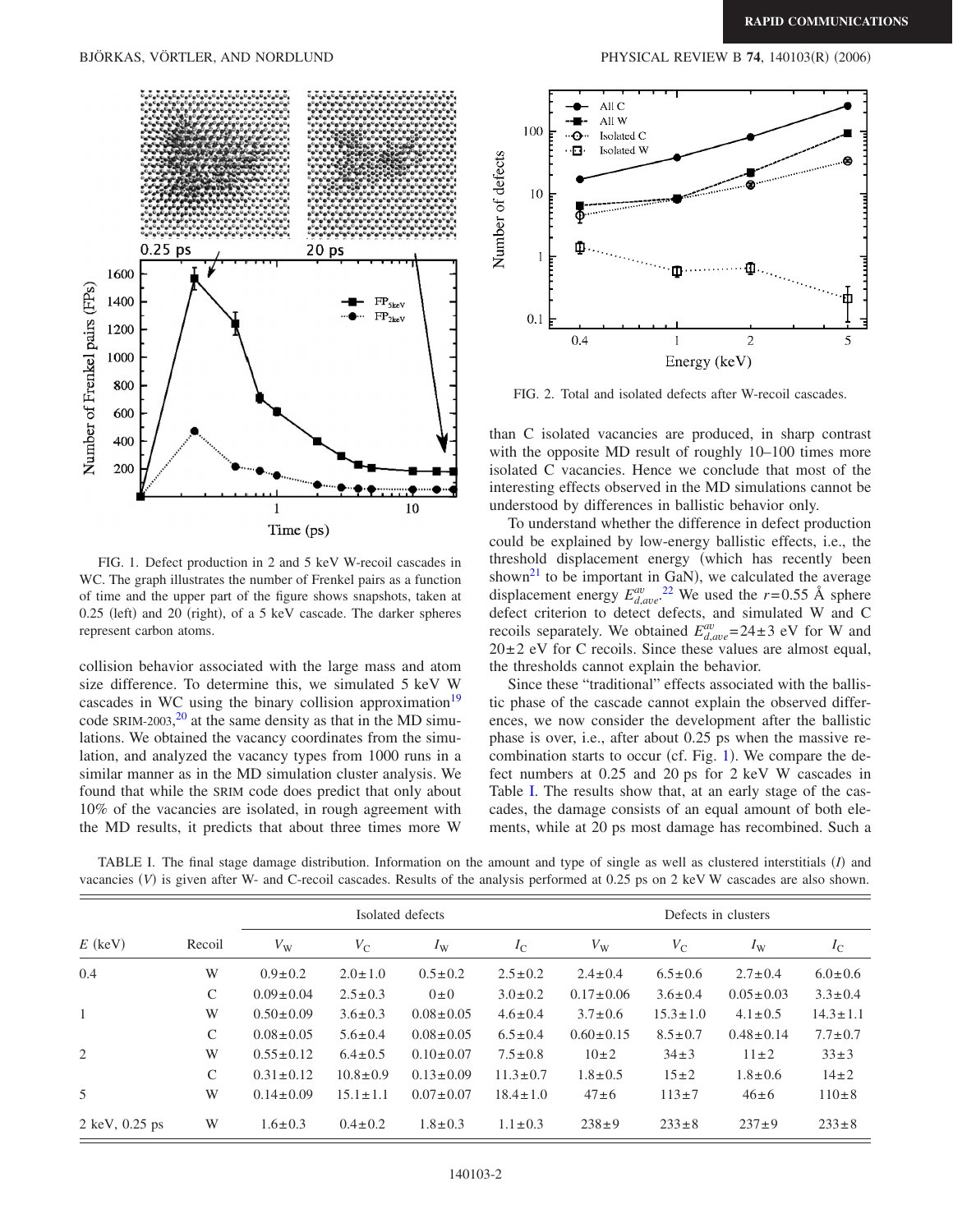$(2006)$ 

recombination is previously well known from metals, and understood to occur when close by interstitials and vacancies created in the cascade recombine with each other before the molten heat spike zone resolidifies. $4,23$  $4,23$  In the particular case of WC, we note that the formation energies of W defects are very high: about 12 eV for the interstitial and 3 eV for the vacancy, while the ones for C defects are much lower, 0.5 and 2.7 eV for the vacancy and interstitial, respectively.<sup>13</sup> The formation energies were calculated as described in Ref. [24.](#page-3-10) Thus recombination of W defects with each other is extremely favorable energetically<sup>32</sup>, leading to the observed massive recombination. Moreover, when the potential energy related to the high formation energies is released, heat is produced, which prolongs the lifetime of the heat spike and thus enables even more recombination.

The number of isolated C defects is seen to actually increase with time, an effect that can also be ascribed to the difference in formation energy between the two elements. A high formation energy for W defects results in recombination of those defects, whereas a lower energy of C defects makes the C defects relatively stable. During the recrystallization of the heat spike, C defects are therefore left behind, leading to an increase in their number. This explains the large asymmetry between isolated W and C defects.

We finally compare the current results to those of cascades in other materials and discuss the implications for long-term damage development. As mentioned above, a similar major in-cascade recombination effect as seen here, is well known in metals both from experiments and MD simulations.<sup>4</sup> Although there are previous studies of cascades of materials with a large mass difference, mainly from ionic materials such as MgO and GaN, none of them to our knowledge have reported similar major asymmetries as those observed here. Several studies have examined damage in ionic materials with mass differences of the order of  $4-8,^{25-27}$  $4-8,^{25-27}$  $4-8,^{25-27}$  but in most of these the interaction models have fixed charges and hence cannot describe the pure elements well, making conclusions on atom-type differences in the damage production and especially clustering uncertain. Irradiation effects in GaN have been studied using a model capable of describing the pure elements as well, but no dramatic differences were observed. $^{21}$  In GaN the sum of Ga and N defect formation energies is about the same, $24$  so the absence of asymmetries in GaN is well in line with our explanation of the effect in WC.

It is well known from many other materials that isolated interstitials are mobile after they have been produced in a cascade, and can migrate over long distances on time scales beyond the picosecond one of cascades. $28-30$  The results of this study suggest that, since almost all of the isolated interstitials are C, these carbon atoms can become mobile and migrate, e.g., to a nearby surface. If the surface acts as a perfect sink (a commonly held proposition well established $31$ at least in Si), irradiation could result in C atom segregation at the surface. We note that experiments on thin foils observing C enrichment on the *back* surface beyond the ion range to avoid confusion with well understood preferential sputtering at the *front* surface<sup>12</sup>) could confirm this proposition.

The mechanisms found in this paper using MD simulations of WC can be present also in many other materials. Any alloy material where the formation energy of defects containing one element is much higher than those of the other ele $ment(s)$ , and where the heat spike resolidification is slow enough to allow for recrystallization, can be expected to exhibit similar behaviour as described here for WC.

To summarize, we have shown that irradiation of WC can lead to major elemental asymmetries in the defect production, especially in the fraction of isolated point defects. This effect is explained by the much higher formation energies of W than of C defects, and can thus be expected to occur also in other materials with large elemental differences in defect formation energies.

We wish to thank Niklas Juslin for the calculation of the antisite formation energy. The work was funded by the Academy of Finland under its Centres of Excellence program. This work was also partly supported by the European Communities under the contract of association between EURATOM/Tekes, within the framework of the European Fusion Development Agreement.

<span id="page-2-0"></span>\*Electronic address: bjorkas@acclab.helsinki.fi

- <span id="page-2-1"></span><sup>1</sup>R. P. Webb and D. E. Harrison, Jr., Nucl. Instrum. Methods Phys. Res. 218, 697 (1983).
- 2T. Diaz de la Rubia, R. S. Averback, R. Benedek, and W. E. King, Phys. Rev. Lett. **59**, 1930 (1987); see also **60**, 76(E) (1988).
- 3H. M. Urbassek and K. T. Waldeer, Phys. Rev. Lett. **67**, 105  $(1991).$
- <span id="page-2-11"></span>4R. S. Averback and T. Diaz de la Rubia, in *Solid State Physics*, edited by H. Ehrenfest and F. Spaepen (Academic Press, New York, 1998), Vol. 51, pp. 281-402.
- <span id="page-2-2"></span><sup>5</sup>K. Nordlund, J. Keinonen, M. Ghaly, and R. S. Averback, Nature (London) 398, 49 (1999).
- <span id="page-2-3"></span>6M. Spaczér, A. Almazouzi, R. Schäublin, and M. Victoria, Radiat. Eff. Defects Solids 141, 349 (1997).
- <span id="page-2-4"></span>7N. V. Doan and R. Vascon, Radiat. Eff. Defects Solids **141**, 363

 $(1997).$ 

- <span id="page-2-5"></span>8K. Nordlund, J. Nord, J. Frantz, and J. Keinonen, Comput. Mater. Sci. **18**, 283 (2000).
- <span id="page-2-6"></span><sup>9</sup> J. Nord, K. Nordlund, and J. Keinonen, Nucl. Instrum. Methods Phys. Res. B 193, 294 (2002).
- <span id="page-2-7"></span><sup>10</sup> J. P. Hirvonen, J. Koskinen, A. Anttila, D. Stone, and C. Paszkiet, Mater. Sci. Eng. 90, 343 (1987).
- <span id="page-2-8"></span>11H. O. Pierson, *Handbook of Refractory Carbides and Nitrides* William Andrew Publishing/Noyes, Westwood, New Jersey, 1996).
- <span id="page-2-9"></span>12H. Plank and W. Eckstein, Nucl. Instrum. Methods Phys. Res. B **124**, 23 (1997).
- <span id="page-2-10"></span>13N. Juslin, P. Erhart, P. Träskelin, J. Nord, K. O. E. Henriksson, K. Nordlund, E. Salonen, and K. Albe, J. Appl. Phys. **98**, 123520  $(2005).$